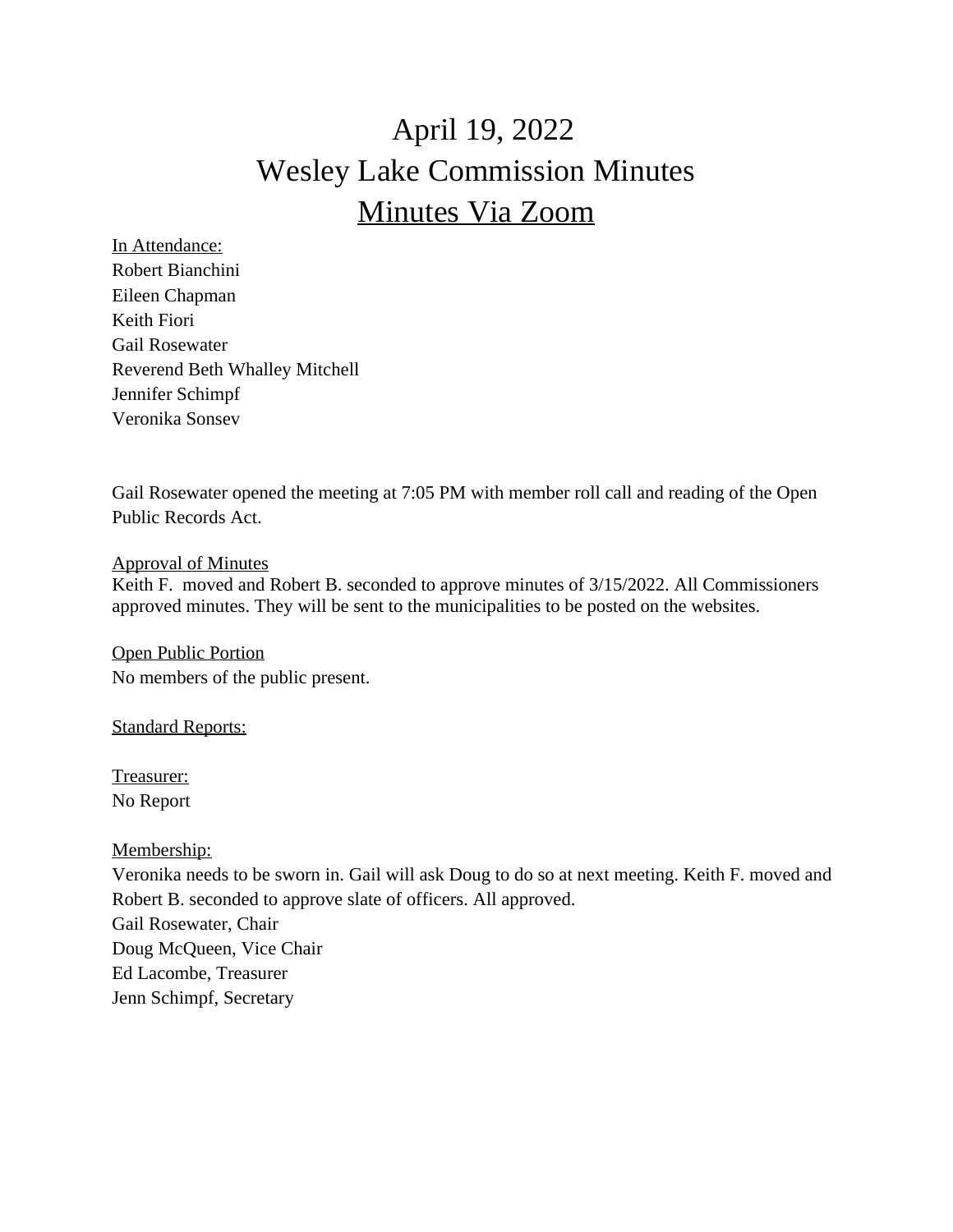# DPW

Robert emailed to Gail, and she will send to Commissioners the map of the water treatment devices in Asbury Park. Robert said he had purchased a longer cord for the west end aerator to move it to deeper waters.

# Old Business

## Geese Control:

Robert reported that Birds Beware has started addling eggs. He appreciates Commissioners reporting nests and sending pictures of location. There is a nest across from Lake House and one on floating island. There will be an update in May. Beth expressed concern as to if our aggressive goose control is perhaps cruel. Gail explained that if REJEXIT had been put down and we had not had a gap in the geese chasers' contracts for January we would have had a lot less geese to have to control.

Neptune has decided to study REJEXIT and is not moving forward with a contract at this time.

## 319 H Grant

State has asked questions about our proposal, so we know it is being reviewed.

#### Pond Weed:

The Pond Weed Treatment contract is with Neptune for processing. Keith F. will follow up with the City Clerk as no report has been received. Black Lagoon called Gail and asked what is happening. Gail emailed Neptune Business Administrator and has not heard a response.

#### **Water Quality**

The Deal Lake Commission is holding a ZOOM with Monmouth University, Dr. Adolf, reporting on water sampling of Deal Lake on April 21 at 6:15-right before their monthly meeting.

#### **Dredging**

Letters were prepared by Jenn and Gail-reviewed by Keith and Eileen- to request assistance from Vin Gopal and Frank Pallone. Keith took pictures of west end at a low point to illustrate need for dredging. Veronika moved and Beth seconded to send the letters. All approved. Gail will send tomorrow.

OGCMA Snow Removal No Report